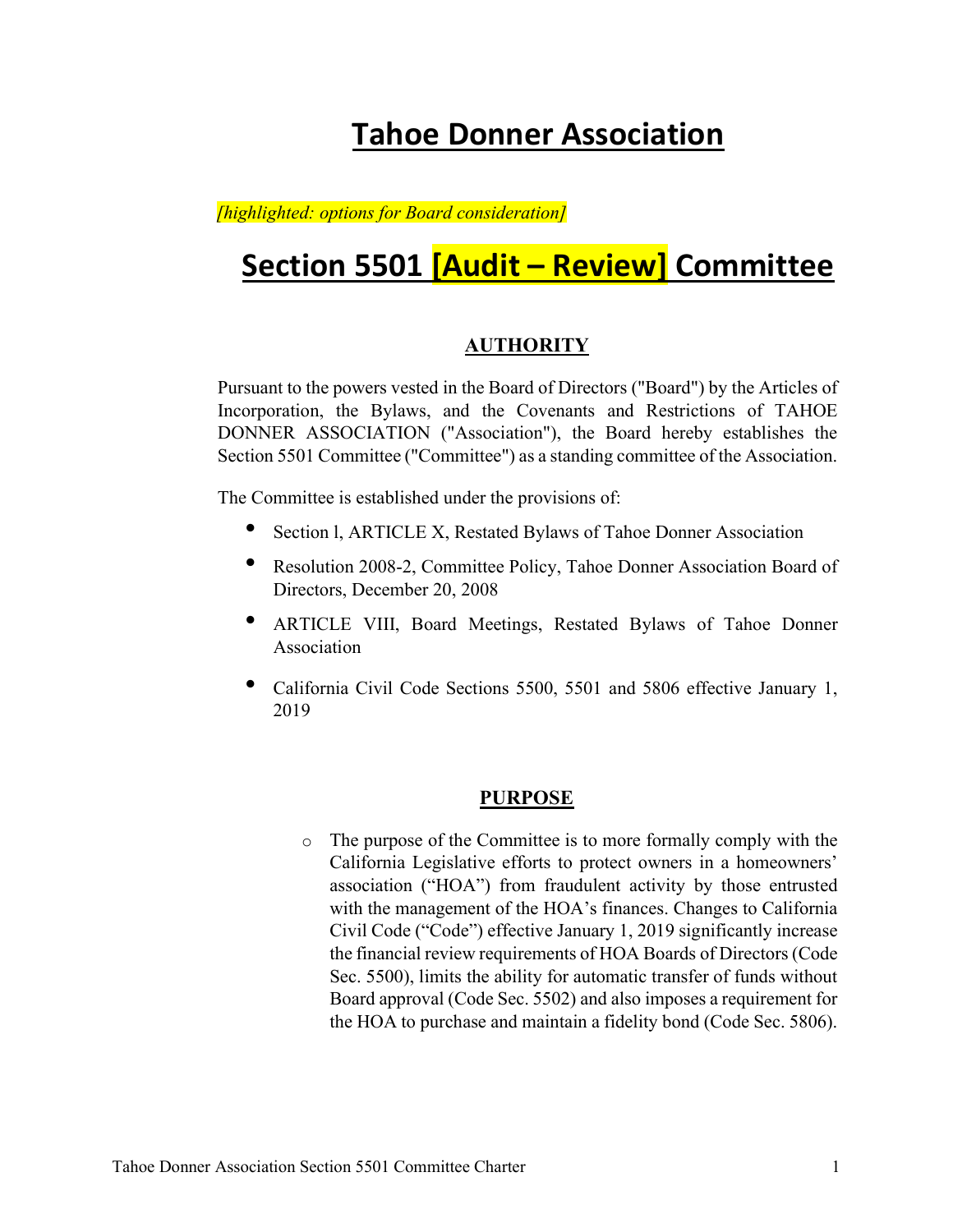The Committee shall have no authority to act on behalf of the Association, other than to formulate and present recommendations to the Board related to its stated purpose and assigned tasks.

## TASKS AND RESPONSIBILITIES

The ongoing tasks of the committee shall include:

- Each month conduct a financial review consisting of
	- o A review of a current reconciliation of the Association's operating accounts,
	- o A review of the Association's reserve accounts,
	- o A review of the current year's actual operating revenues and expenses compared to the current year's budget,
	- o A review of the latest account statements prepared by the financial institutions where the Association has its operating and reserve accounts,
	- o A review of the latest income and expense statement for the Association's operating and reserve accounts, and
	- o A review of the check register, monthly general ledger, and delinquent assessment receivable reports, and
	- o A review of applicable accounting and financial policies that may come into question during the monthly review process that the Board should consider. Such recommendations shall be made through the Treasurer or second Board member participating on the committee.
- On an annual basis, or more frequently as needed, the Committee shall make:
	- o Recommendations regarding the annual budget process. The degree to which the Committee becomes involved in the budget itself will depend upon Board preferences.
	- o A review of the fidelity bond in place for Directors, Officers and Employees in an amount equal to at least the total reserve funds plus three months of assessments. The insurance must include computer transfer and funds transfer fraud and must cover the Associations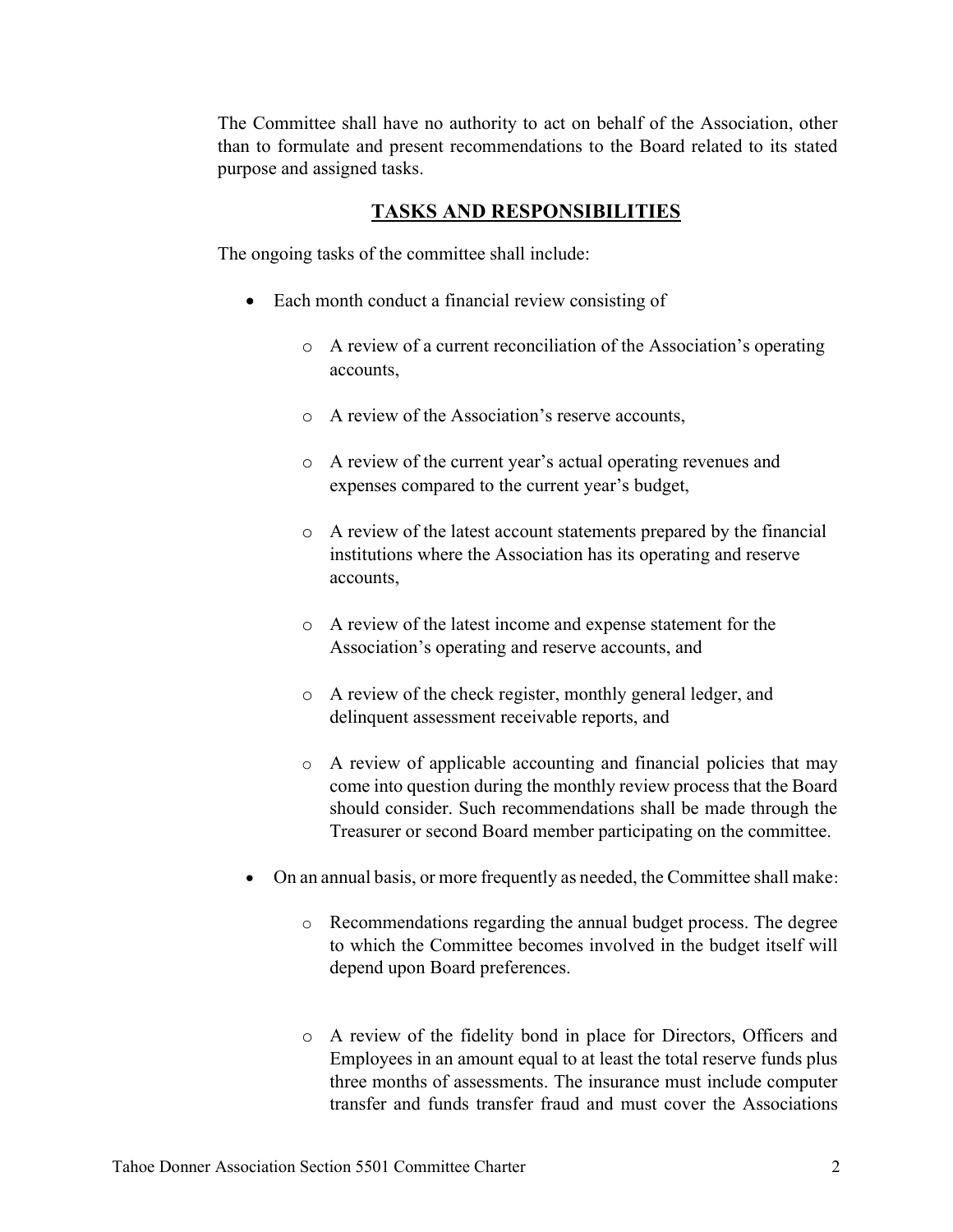management company if Tahoe Donner ever becomes managed by a third-party management company.

o Recommendations to the Board regarding selection of an auditor, an analysis for the Board of the auditor's reports and monitoring of any required corrective actions.

The tasks of the Committee shall not include the following:

- Direct or indirect involvement in the daily operations of Tahoe Donner Association.
- Interactions with management or staff except when arranged through the General Manager or the DFA.
- Interference in the traditional relationship between the Board and the General Manager.

## COMMITTEE ADMINISTRATION

#### **Organization**

The Committee shall consist of up to five (5) member of which there will be two Board members inclusive of the Association Treasurer. Additionally, the Director of Finance and Accounting (DFA) shall serve as an ex officio, non-voting member. A quorum shall consist of the Treasurer and one other Board member, or the minimum requirements for a quorum as specified in Code Sections 5500 or 5501.

In support of the Committee's purpose for the Board, the DFA and/or other financial staff members (as appropriate) will attend all or part of most Committee meetings. Other staff participation shall be at the discretion of the Committee and the Committee shall always be respectful of the limited time and other responsibilities of staff. The General Manager in his/her discretion may also attend.

#### **Membership**

[highlighted: options for Board consideration: (1) members chosen / assigned from the Finance Committee (2) members chosen from outside the Finance Committee membership – no overlap, or (3) members may, but are not required to, serve on both the 5501 and Finance Committee]

[The three (3) Non-Director members of the committee shall be appointed by the Board from members of the Finance Committee. Members who hold applicable experience in accounting, or familiarity with sound accounting principles, will be given strong preference in appointment to the Committee.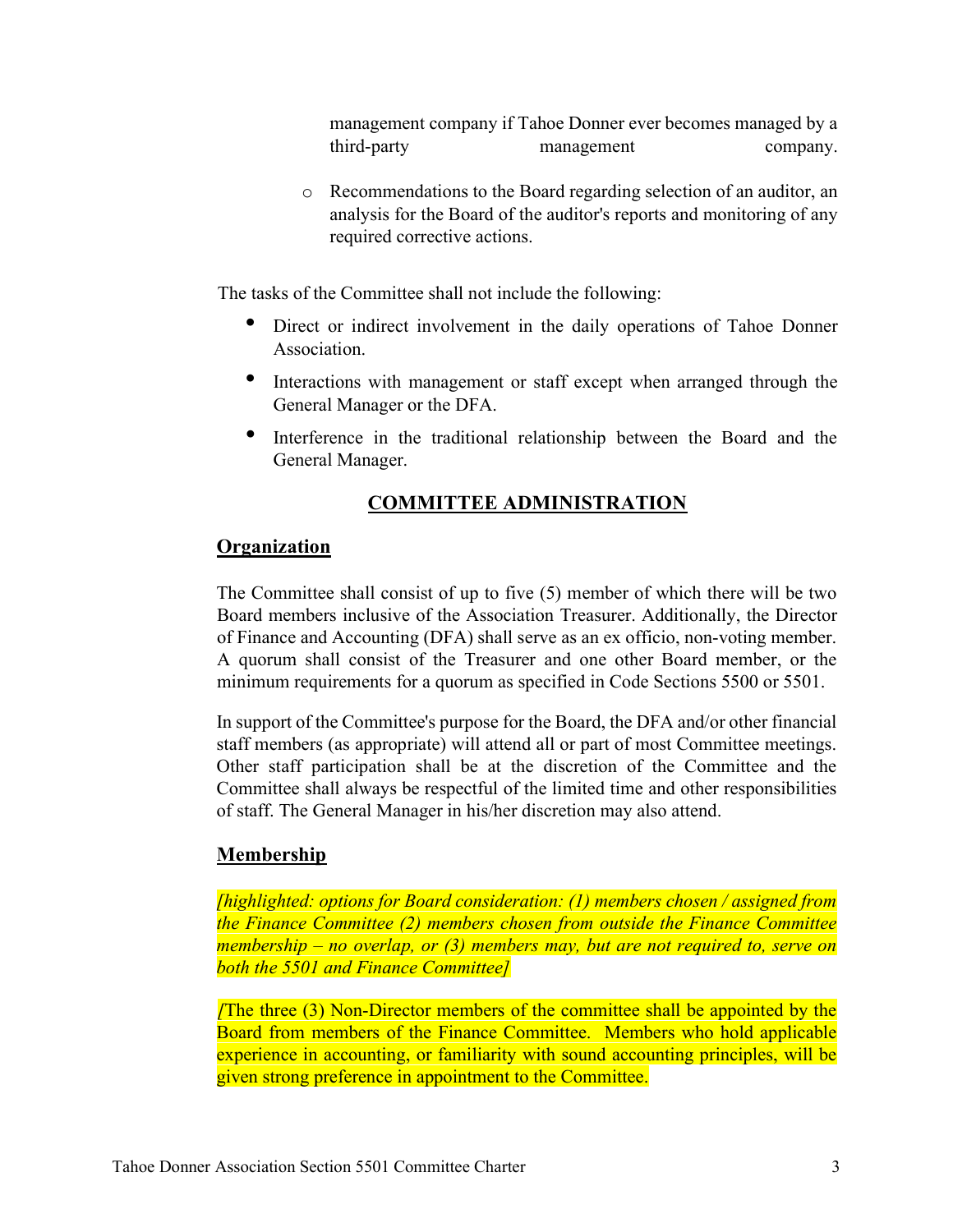Any member of the Association who is in good standing, who has a positive interest in contributing to the welfare of the Association, who is prepared to invest the necessary time, and who does not present a conflict of interest, is eligible to apply for appointment as a member of the Committee. Members who hold applicable experience in such areas as finance, accounting, investment, insurance, will be given strong preference in appointment to the Committee.

Non-Director members may not serve on both the 5501 and Finance Committees - Non-Director members may, but are not required to, serve on both the 5501 and Finance Committees]

Immediate family members of Directors are ineligible for appointment. Co-owners of a property and immediate family members shall be ineligible to serve simultaneously on the Committee. The Board shall make all appointments to the Committee.

Other than when the Board finds an exception, regular members shall be appointed for a finite term of two years (subject to reappointment). Said terms shall be staggered where practicable in order to promote continuity within the Committee.

All prospective new committee members wishing to be appointed, and current Committee members desiring reappointment, shall submit to the Executive Secretary a written request stating their interest in serving on the Committee; all such requests shall be forwarded to the Board. Initial applications shall include a brief resume of the applicant's talents or experience which is relevant to the contribution that the applicant can bring to the Committee; a brief resume is not required for reappointment applications.

#### Election of Committee Chair

As articulated in the applicable legislation, the Chair of the committee shall be the Treasurer and in his/her absence the second board member on the committee.

#### Meetings:

Committee meetings shall be at the discretion of the Chair, unless otherwise directed by the Board. Meetings shall be held monthly; however, additional meetings may be necessary and may be scheduled by the Chair. Meetings are open to all property owners and will be noticed on the Northwoods Clubhouse bulletin board; notice is required by Restated Bylaws of Tahoe Donner Association, ARTICLE VIll. Committee members are expected to attend scheduled meetings on a regular basis.

Attendance at Board meetings by non-Board members is not required but is encouraged. In general, Members are expected to stay abreast of significant issues affecting Tahoe Donner using all reasonable means available.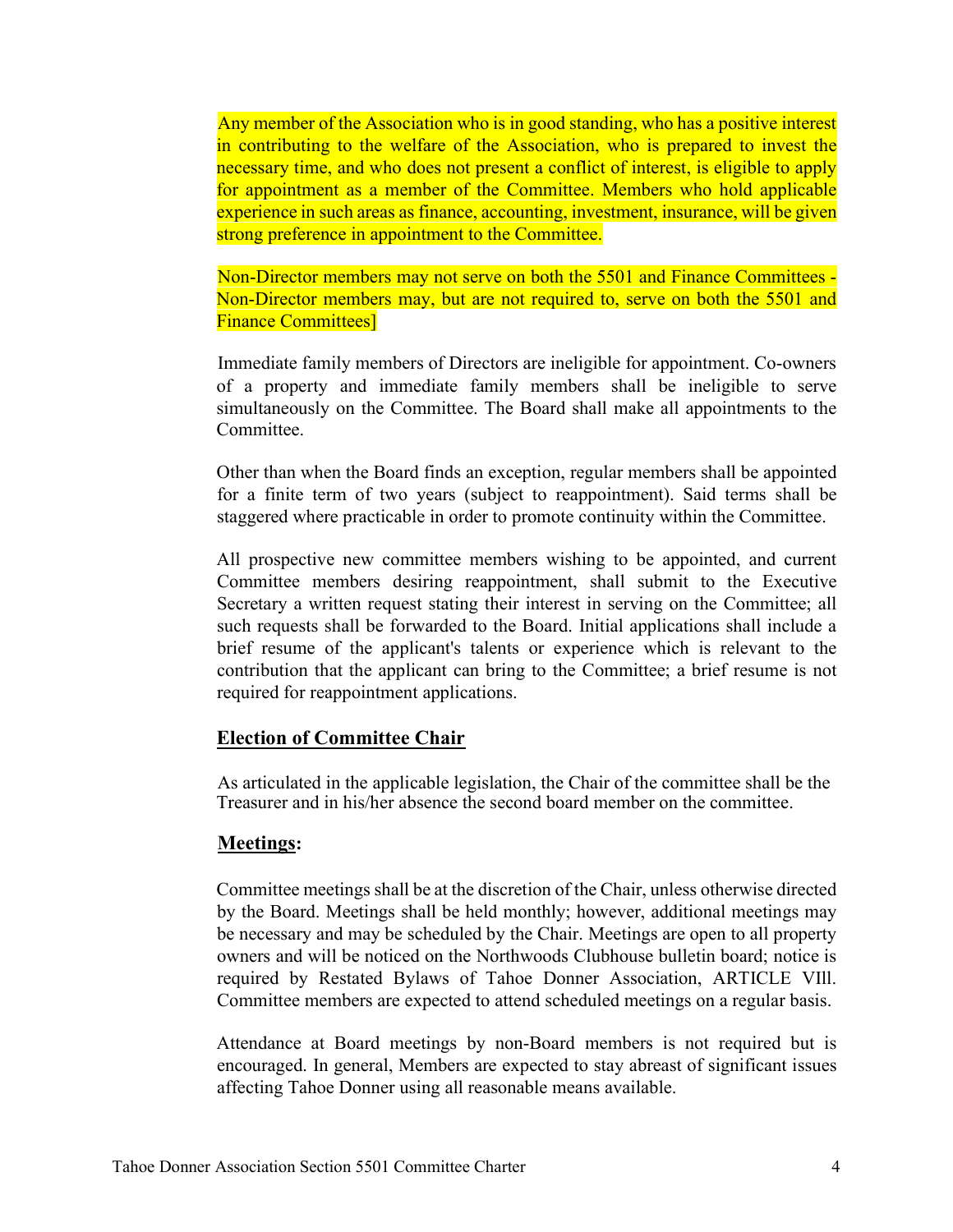## Communications:

Effective communication and teamwork shall be facilitated in the following manner:

- A concise written report of each Committee meeting shall be given to the Board in advance of each Board meeting. Such reports shall be first circulated to Committee members and other meeting participants for comments and/or approval. The final report will be reviewed by the Board at each Board meeting.
- The Treasurer, or in his or her absence the presiding Board member, shall promptly give written instructions to the Chair notifying the Committee of formal Board decisions or instructions regarding Committee tasks. Board members shall not otherwise provide instructions to individual Committee members. In addition to providing official Board decisions and directives, the Treasurer or alternative Board member shall facilitate communications by helping the Committee interpret Board policy and goals
- The Committee shall provide written reports and recommendations on specific issues to the Board after consideration and approval by the Committee.

## Reporting Requirements:

The Chair, or a duly appointed representative such as the DFA, shall report periodically to the Board, General Manager on the actions of the Committee. Reports may be written, oral, or a combination thereof.

## Vacancies:

The Chair shall advise the Executive Assistant of any membership changes that either have occurred or are anticipated. The Executive Assistant shall communicate the current or pending vacancies to the Communications Department, which shall publish notices of the vacancies in all Association media.

## Committee Support:

The Chair will direct requests for statistical data, or any other type of information needed for the work of the Committee to the DFA.

## TERM OF CHARTER AND AMENDMENTS